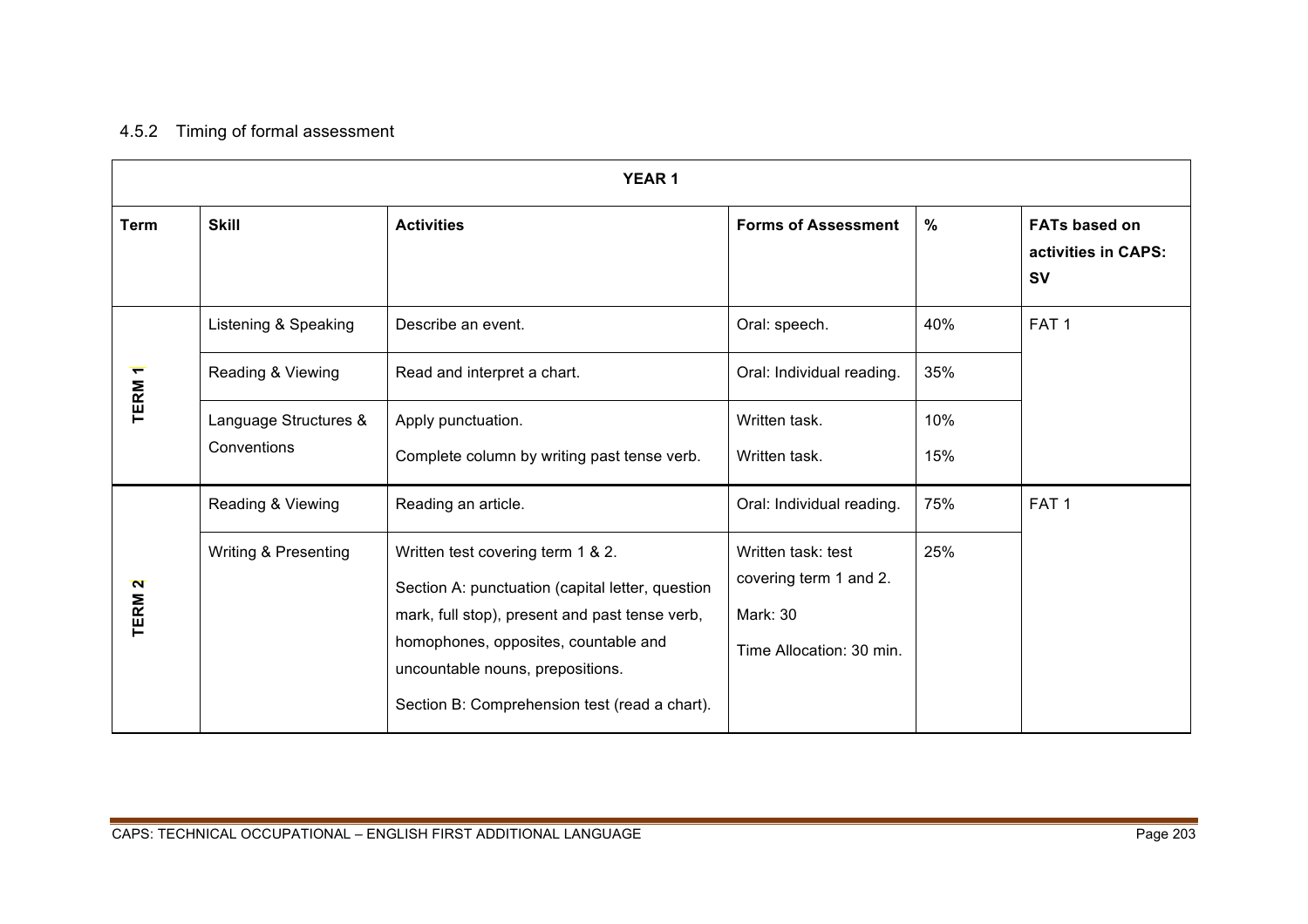|                   | Listening & Speaking                          | Role play poem.                                                                                                                                                                                                                                                                                                 | Oral: Role play.                                                                           | 45% | FAT <sub>1</sub> |
|-------------------|-----------------------------------------------|-----------------------------------------------------------------------------------------------------------------------------------------------------------------------------------------------------------------------------------------------------------------------------------------------------------------|--------------------------------------------------------------------------------------------|-----|------------------|
| TERM <sub>3</sub> | Reading & Viewing and<br>Writing & Presenting | Individual Reading and Writing & Presenting                                                                                                                                                                                                                                                                     | Individual reading &<br>Written task:<br>Comprehension test.                               | 30% |                  |
|                   | Language Structures &<br>Conventions          | Written task                                                                                                                                                                                                                                                                                                    | Write singular to plural.                                                                  | 25% |                  |
|                   | Reading & Viewing                             | Reading autobiography.                                                                                                                                                                                                                                                                                          | Oral: Paired Reading.                                                                      | 75% | FAT <sub>1</sub> |
| <b>TERM 4</b>     | Writing & Presenting                          | Written exam covering term 3 & 4. Section A:<br>singular, plural, plural ending in -es, change<br>verb to present and past continuous tense,<br>punctuation (, ! ' . ? and capital letters),<br>synonyms, change into question, uncountable<br>nouns. Section B: Read train time table and<br>answer questions. | Written task: exam<br>covering term 3 and 4.<br>Mark: 40<br>Time Allocation: 40<br>minutes | 25% |                  |
|                   |                                               |                                                                                                                                                                                                                                                                                                                 |                                                                                            |     |                  |
|                   |                                               | CAPS: TECHNICAL OCCUPATIONAL - ENGLISH FIRST ADDITIONAL LANGUAGE                                                                                                                                                                                                                                                |                                                                                            |     | Page 204         |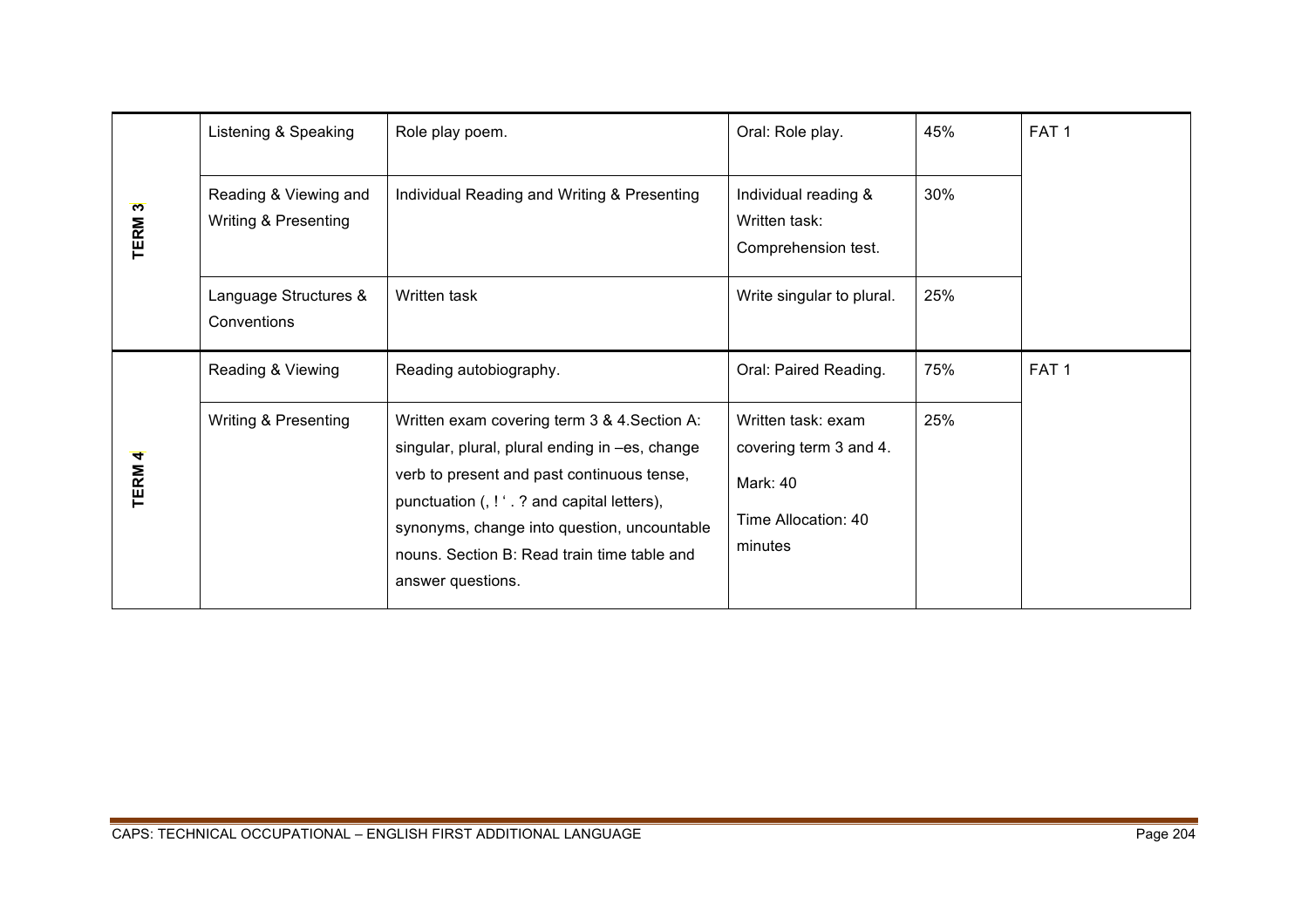| <b>YEAR 2</b>     |                                                       |                                                              |                                                              |      |                                                          |  |
|-------------------|-------------------------------------------------------|--------------------------------------------------------------|--------------------------------------------------------------|------|----------------------------------------------------------|--|
| <b>Term</b>       | <b>Skill</b>                                          | <b>Activities</b>                                            | <b>Forms of Assessment</b>                                   | $\%$ | <b>FATs based on</b><br>activities in CAPS:<br><b>SV</b> |  |
| TERM <sub>1</sub> | Writing & Presenting<br>and Reading & Viewing         | Write answers to comprehension questions on<br>an Index.     | Individual reading &<br>Written task:<br>Comprehension test. | 25%  | FAT <sub>2</sub>                                         |  |
|                   | Writing & Presenting                                  | Design and make a poster.                                    | Written task: creative<br>writing.                           | 25%  |                                                          |  |
|                   | Listening & Speaking                                  | Listen to and follow instructions on folding a<br>paper hat. | Listening and following<br>instructions.                     | 25%  |                                                          |  |
|                   | Reading & Viewing                                     | Read instructions to a friend.                               | Oral: Individual reading.                                    | 25%  |                                                          |  |
| TERM <sub>2</sub> | Listening and Speaking<br>and Writing &<br>Presenting | Present himself to be elected as a class<br>leader.          | Oral: Speech.                                                | 75%  | FAT <sub>2</sub>                                         |  |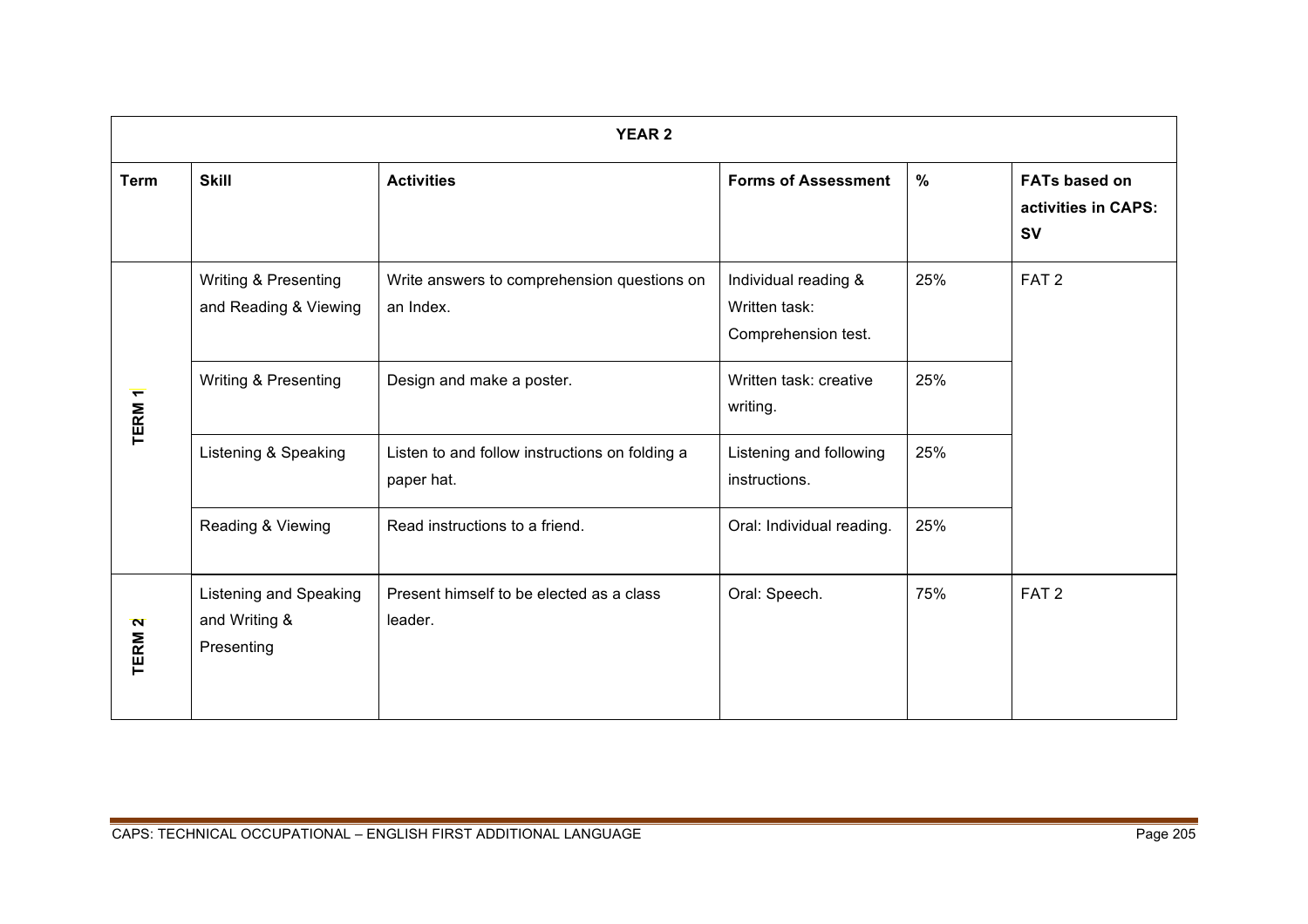|                   | Writing & Presenting                                                | Written test covering term 1 & 2.<br>Section A: contractions, compound words,<br>conjunctions, possessive pronouns, antonyms,<br>homonyms, abbreviations, degrees of<br>comparison.<br>Section B: Draw a poster advertising the "Fun-<br>water-day" at school. | Written task: test<br>covering term 1 and 2.<br>Mark: 40<br>Time Allocation: 40<br>minutes                             | 25%               |                  |
|-------------------|---------------------------------------------------------------------|----------------------------------------------------------------------------------------------------------------------------------------------------------------------------------------------------------------------------------------------------------------|------------------------------------------------------------------------------------------------------------------------|-------------------|------------------|
| TERM <sub>3</sub> | Reading & Viewing<br>Writing and presenting<br>Listening & Speaking | Read a poem.<br>Write questions and answers to an interview.<br>Role play poem in pairs.                                                                                                                                                                       | Oral: Individual Reading.<br>Written task: Creative<br>Writing.<br>Oral: role play.                                    | 35%<br>30%<br>35% | FAT <sub>2</sub> |
| <b>TERM4</b>      | Reading & Viewing<br>Writing & Presenting                           | Read an advertisement.<br>Written exam covering term 3 & 4.<br>Section A: common noun, proper noun,<br>collective noun, adverbs, adjectives, gender<br>form of nouns, alphabetical order, plurals.<br>Section B: Comprehension test using an email.            | Oral: Individual Reading.<br>Written task: exam<br>covering term 3 and 4.<br>Mark: 50<br>Time Allocation: 60<br>minute | 75%<br>25%        | FAT <sub>2</sub> |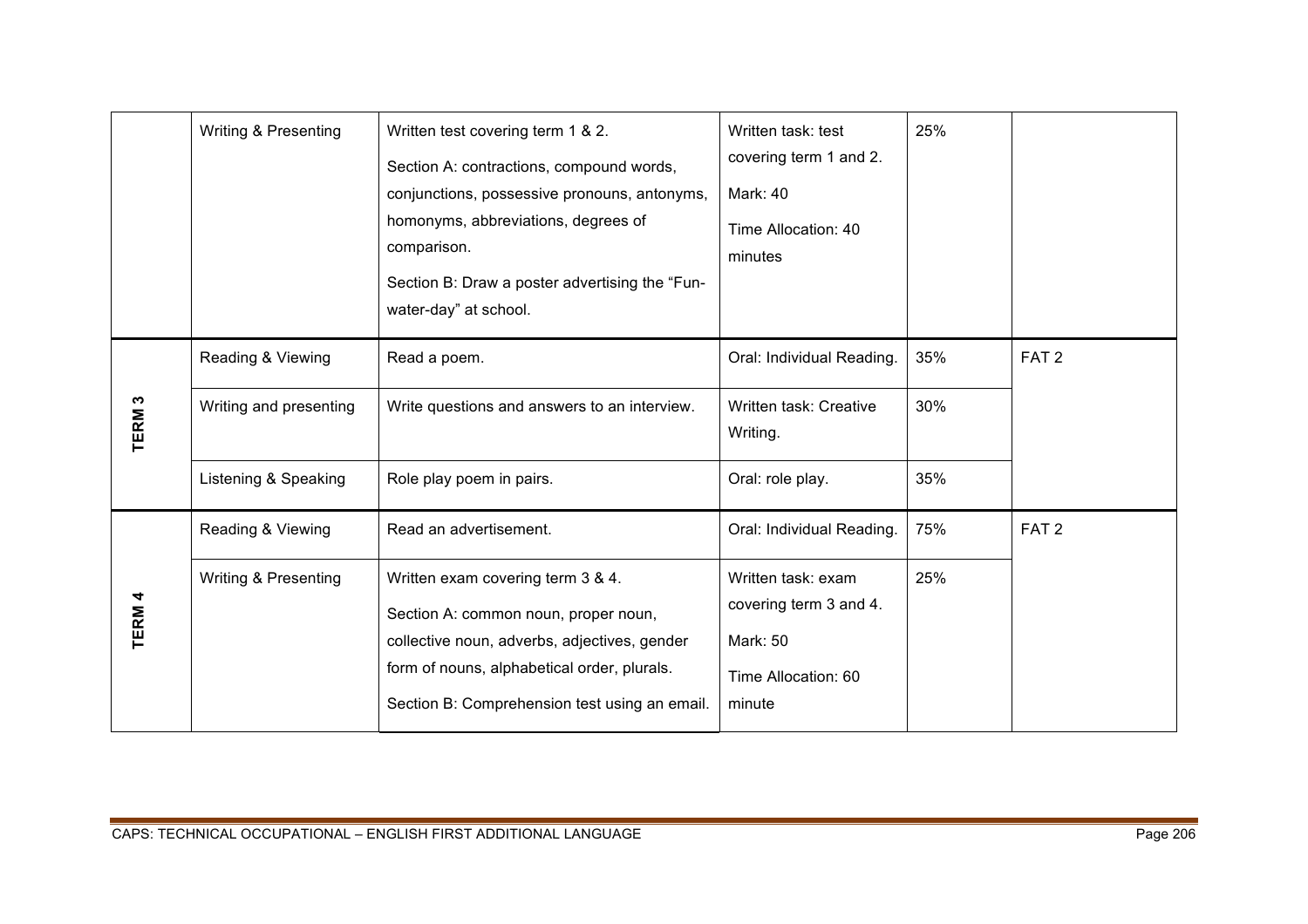| <b>YEAR 3</b>     |                                                          |                                                                                                                                                                                                                                                                                                                       |                                                                                            |      |                                                          |  |
|-------------------|----------------------------------------------------------|-----------------------------------------------------------------------------------------------------------------------------------------------------------------------------------------------------------------------------------------------------------------------------------------------------------------------|--------------------------------------------------------------------------------------------|------|----------------------------------------------------------|--|
| <b>Term</b>       | <b>Skill</b>                                             | <b>Activities</b>                                                                                                                                                                                                                                                                                                     | <b>Forms of Assessment</b>                                                                 | $\%$ | <b>FATs based on</b><br>activities in CAPS:<br><b>SV</b> |  |
| TERM <sub>1</sub> | Reading & Viewing and<br><b>Writing &amp; Presenting</b> | Match body language to the meaning of it.                                                                                                                                                                                                                                                                             | Individual reading &<br>Written task: match two<br>columns.                                | 50%  | FAT <sub>3</sub>                                         |  |
|                   | Reading & Viewing                                        | Read and interpret a chart.                                                                                                                                                                                                                                                                                           | Written task: activity 5.                                                                  | 50%  |                                                          |  |
|                   | <b>Listening and Speaking</b>                            | Speech on "Can empathy change the world?"                                                                                                                                                                                                                                                                             | Oral: Speech.                                                                              | 75%  | FAT <sub>3</sub>                                         |  |
| TERM <sub>2</sub> | Writing & Presenting                                     | Written test covering term 1 & 2.<br>Section A: demonstrative pronoun,<br>demonstrative pronoun in plural form, definite<br>and indefinite article, join sentences, prefixes,<br>suffixes.<br>Section B: Body language, 3 ego states,<br>HOAD, cultural obstacles during<br>communication, how can empathy change the | Written task: test<br>covering term 1 and 2.<br>Mark: 60<br>Time Allocation: 60<br>minutes | 25%  |                                                          |  |
|                   |                                                          | world?                                                                                                                                                                                                                                                                                                                |                                                                                            |      |                                                          |  |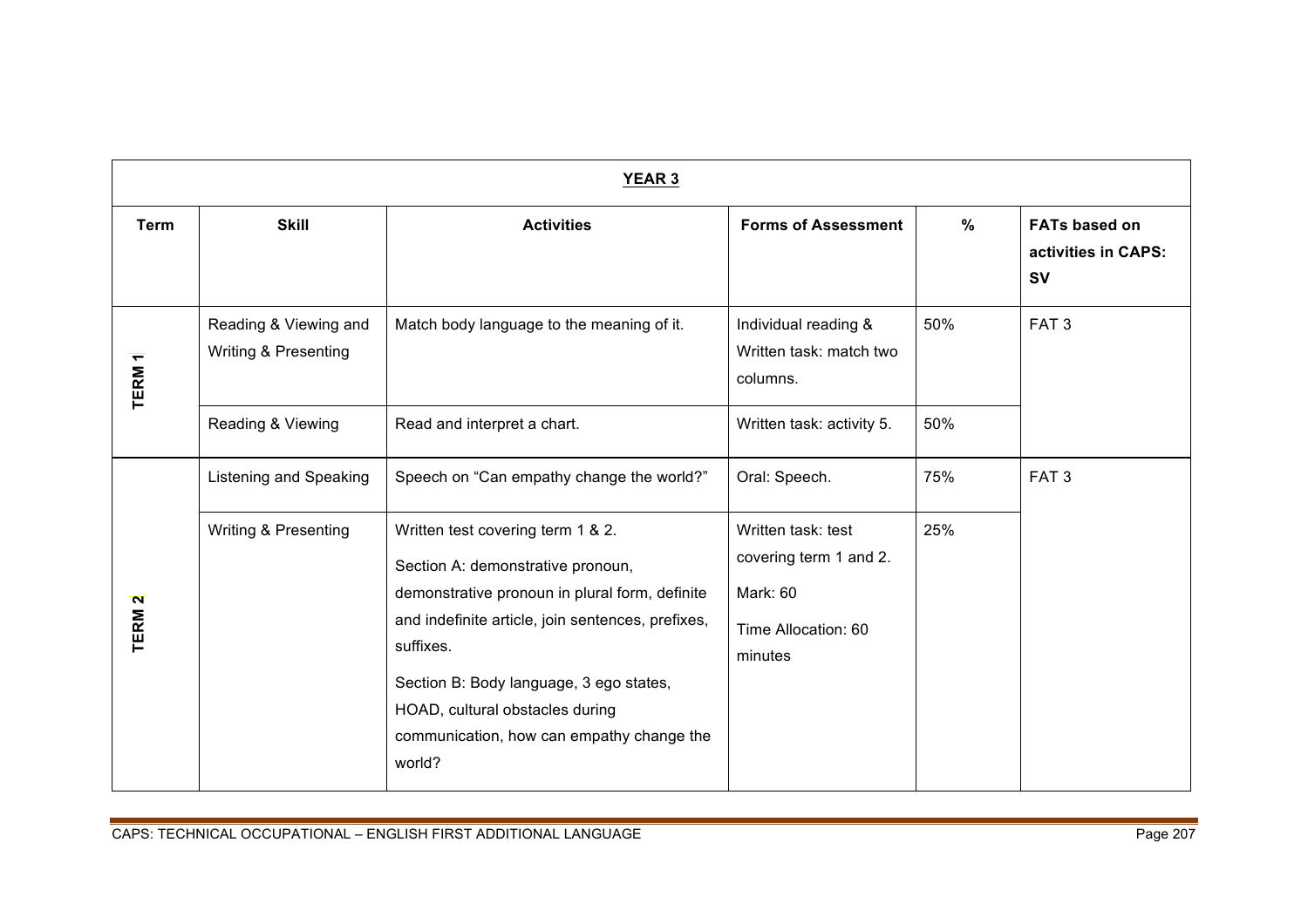| TERM <sub>3</sub> | Reading & Viewing and<br><b>Writing &amp; Presenting</b>                          | Read activity 2 and answer questions.                                                                                                                                                                                                                                                                                  | Individual reading &<br>Written task:<br>Comprehension test.                               | 40% | FAT <sub>3</sub> |
|-------------------|-----------------------------------------------------------------------------------|------------------------------------------------------------------------------------------------------------------------------------------------------------------------------------------------------------------------------------------------------------------------------------------------------------------------|--------------------------------------------------------------------------------------------|-----|------------------|
|                   | Listening & Speaking                                                              | Demonstrate how to answer a telephone call,<br>put it on hold and take a message.                                                                                                                                                                                                                                      | Oral: demonstrate.                                                                         | 60% |                  |
|                   | Listening & Speaking,<br>Reading & Viewing and<br><b>Writing &amp; Presenting</b> | Design and make a poster on one of the three<br>given topics.                                                                                                                                                                                                                                                          | Individual- & shared<br>reading, listening and<br>presenting: a poster.                    | 75% | FAT <sub>3</sub> |
| TERM 4            | Writing & Presenting                                                              | Written exam covering term 3 & 4.<br>Section A: commonly confused words,<br>relations, change to negative, personal<br>pronoun, possessive pronoun, reflexive<br>pronoun.<br>Section B: basic rules of answering a phone<br>call, write a proper message from text on<br>phone call, 5 steps placing a caller on hold. | Written task: exam<br>covering term 3 and 4.<br>Mark: 60<br>Time Allocation: 60<br>minutes | 25% |                  |
|                   |                                                                                   | CAPS: TECHNICAL OCCUPATIONAL - ENGLISH FIRST ADDITIONAL LANGUAGE                                                                                                                                                                                                                                                       |                                                                                            |     | Page 208         |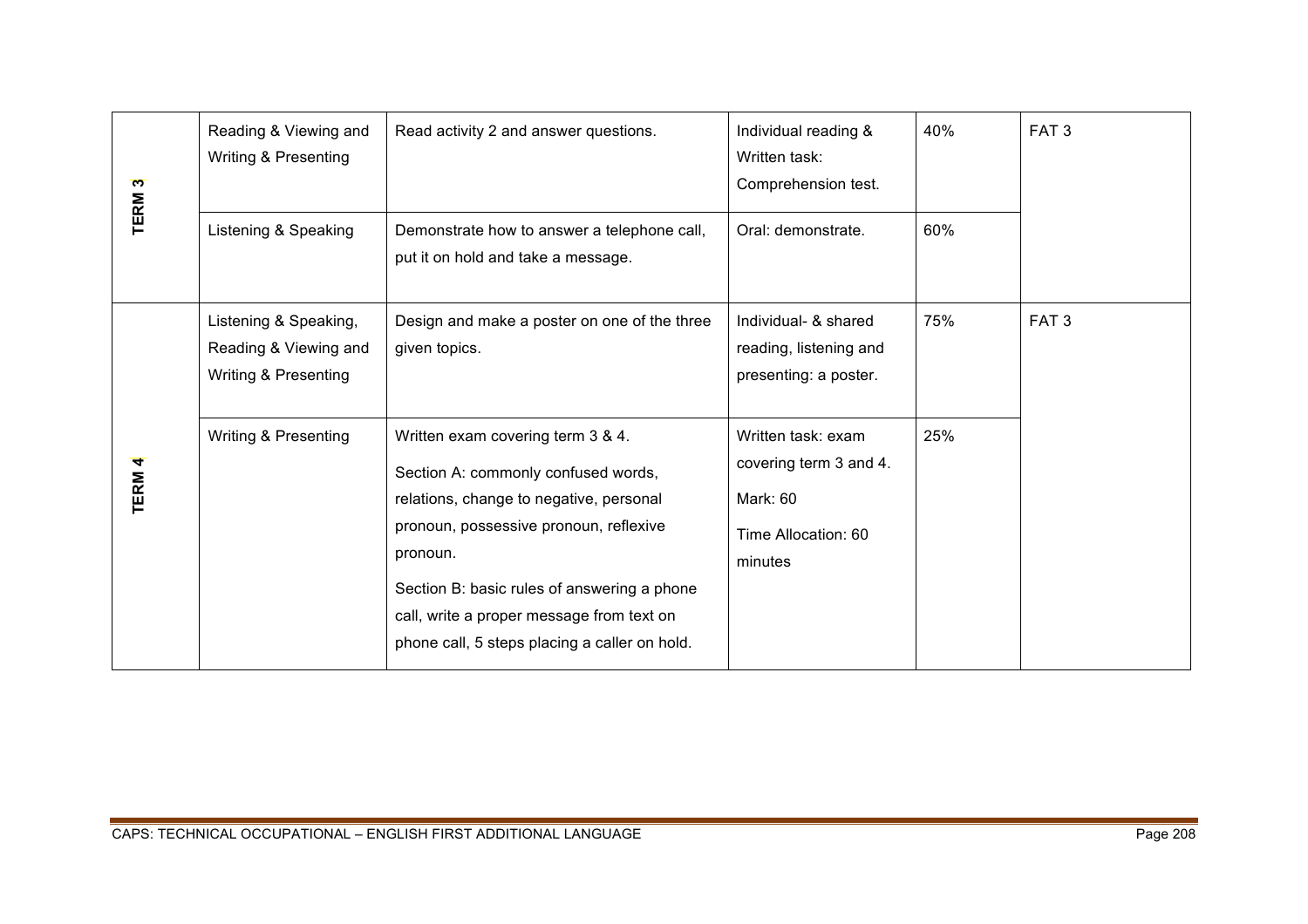| <b>YEAR 4</b>     |                                               |                                              |                                                                                    |      |                                                          |  |
|-------------------|-----------------------------------------------|----------------------------------------------|------------------------------------------------------------------------------------|------|----------------------------------------------------------|--|
| <b>Term</b>       | <b>Skill</b>                                  | <b>Activities</b>                            | <b>Forms of Assessment</b>                                                         | $\%$ | <b>FATs based on</b><br>activities in CAPS:<br><b>SV</b> |  |
| TERM <sub>1</sub> | Reading & Viewing and<br>Writing & Presenting | Read text and make a summary.                | Written task: apply<br>shared- & individual-<br>reading when writing a<br>summary. | 60%  | FAT <sub>4</sub>                                         |  |
|                   | Reading & Viewing and<br>Writing & Presenting | Read summary and make a mind map.            | Written task: apply<br>individual reading when<br>writing a mind map.              | 40%  |                                                          |  |
| TERM <sub>2</sub> | Reading & Viewing and<br>Writing & Presenting | Read activity 2 week 1 and answer questions. | Individual reading &<br>Written task:<br>Comprehension test.                       | 35%  | FAT <sub>4</sub>                                         |  |
|                   | Writing & Presenting                          | Complete personal details using activity 5.  | Written task: Complete<br>form.                                                    | 35%  |                                                          |  |